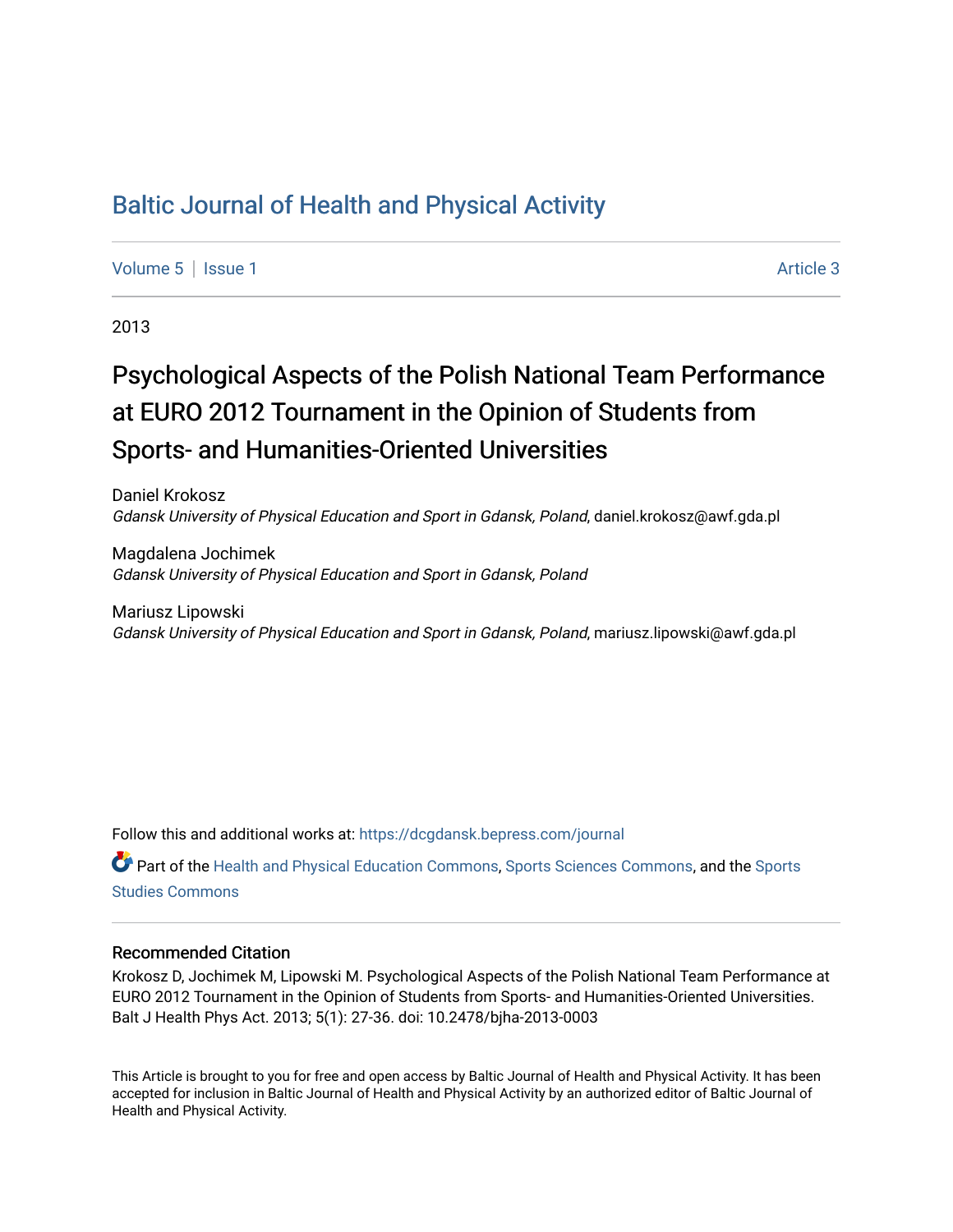

DOI: 10.2478/bjha-2013-0003

|                                                                                                                                 | <b>Psychological Aspects of the Polish National</b><br><b>Team Performance at EURO 2012 Tournament</b><br>in the Opinion of Students from<br><b>Sports- and Humanities-Oriented Universities</b>                                                                                                                                                                                                                                                                                                                                                                                                                                                                                                                                                                                                                                                                                                                                                                                                                                            |  |  |  |  |  |  |
|---------------------------------------------------------------------------------------------------------------------------------|---------------------------------------------------------------------------------------------------------------------------------------------------------------------------------------------------------------------------------------------------------------------------------------------------------------------------------------------------------------------------------------------------------------------------------------------------------------------------------------------------------------------------------------------------------------------------------------------------------------------------------------------------------------------------------------------------------------------------------------------------------------------------------------------------------------------------------------------------------------------------------------------------------------------------------------------------------------------------------------------------------------------------------------------|--|--|--|--|--|--|
| <b>Authors' Contribution:</b><br>A - Study Design<br>B - Data Collection<br>C - Statistical Analysis<br>D - Data Interpretation | Daniel Krokosz <sup>(A, B, C, D, E, F, G)</sup> , Magdalena Jochimek <sup>(A, B, C, D, E, F, G)</sup> , Mariusz Lipowski <sup>(A, B, C, D, E, F, G)</sup>                                                                                                                                                                                                                                                                                                                                                                                                                                                                                                                                                                                                                                                                                                                                                                                                                                                                                   |  |  |  |  |  |  |
| E - Manuscript Preparation<br>F - Literature Search<br>G - Funds Collection                                                     | Gdansk University of Physical Education and Sport in Gdansk, Poland                                                                                                                                                                                                                                                                                                                                                                                                                                                                                                                                                                                                                                                                                                                                                                                                                                                                                                                                                                         |  |  |  |  |  |  |
|                                                                                                                                 | Key words: sport psychology, football, EURO 2012, sport spectators, determinants<br>of failure                                                                                                                                                                                                                                                                                                                                                                                                                                                                                                                                                                                                                                                                                                                                                                                                                                                                                                                                              |  |  |  |  |  |  |
|                                                                                                                                 | <b>Abstract</b>                                                                                                                                                                                                                                                                                                                                                                                                                                                                                                                                                                                                                                                                                                                                                                                                                                                                                                                                                                                                                             |  |  |  |  |  |  |
|                                                                                                                                 | Background:   The aim of this study was to explore the perception of psychological preparation of<br>Polish football players by the spectators possessing direct involvement with psychol-<br>ogy and sports. Moreover, we tried to determine who was assigned the blame for the<br>defeat.                                                                                                                                                                                                                                                                                                                                                                                                                                                                                                                                                                                                                                                                                                                                                 |  |  |  |  |  |  |
|                                                                                                                                 | <b>Material/Methods:</b> The study involved164 psychology students from University of Gdanskand 201 stu-<br>dents from Gdansk University of Physical Education and Sport, aged between 19 and                                                                                                                                                                                                                                                                                                                                                                                                                                                                                                                                                                                                                                                                                                                                                                                                                                               |  |  |  |  |  |  |
|                                                                                                                                 | 32 years. The participants completed EURO 2012 survey in October 2012.<br><b>Results:</b> The students of thesports-oriented universitywere more interested in football on a<br>daily basis and showed greater interest inthe EURO 2012 tournament. Significant                                                                                                                                                                                                                                                                                                                                                                                                                                                                                                                                                                                                                                                                                                                                                                             |  |  |  |  |  |  |
| <b>Conclusions:</b>                                                                                                             | intergroup differences pertained to the responsibility scores of the coach, players, and<br>the team of physicians, physiotherapists, and psychologists, as well as to the scores<br>ascribed to various potential psychological determinants of the failure of the Polish<br>Team during the competition. Among others, documented significant correlations<br>included relationships betweenthe satisfaction gained from the tournament and the<br>role of pressure exerted by spectators and media.<br>In the students'opinion EURO 2012 was a great commercial and promotional suc-<br>cess, but also a huge disappointment with regards to the performance of the Polish<br>National Team. Although our participants acknowledged psychological aspects as<br>potential determinants of the lack of sport success, they did not perceive the role of a<br>psychologist as importantduring preparation. This may suggest a necessity ofpromot-<br>ing the need for cooperation between athletes and specialists of various disciplines. |  |  |  |  |  |  |
| Word count: 3.743<br>Tables: 1<br>Figures: 4<br>References: 36                                                                  | Received: January 2013<br>Accepted: February 2013<br>Published: March 2013                                                                                                                                                                                                                                                                                                                                                                                                                                                                                                                                                                                                                                                                                                                                                                                                                                                                                                                                                                  |  |  |  |  |  |  |
| <b>Corresponding author:</b><br>Prof. nadzw. dr hab. Mariusz Lipowski                                                           | Cdanak University of Physical Education and Sport, Dan, of Hoalth Davehology                                                                                                                                                                                                                                                                                                                                                                                                                                                                                                                                                                                                                                                                                                                                                                                                                                                                                                                                                                |  |  |  |  |  |  |

Gdansk University of Physical Education and Sport, Dep. of Health Psychology 80-336 Gdańsk, Poland, ul. K. Górskiego 1 Phone: +4858 554-72-70 E-mail: mariusz.lipowski@awf.gda.pl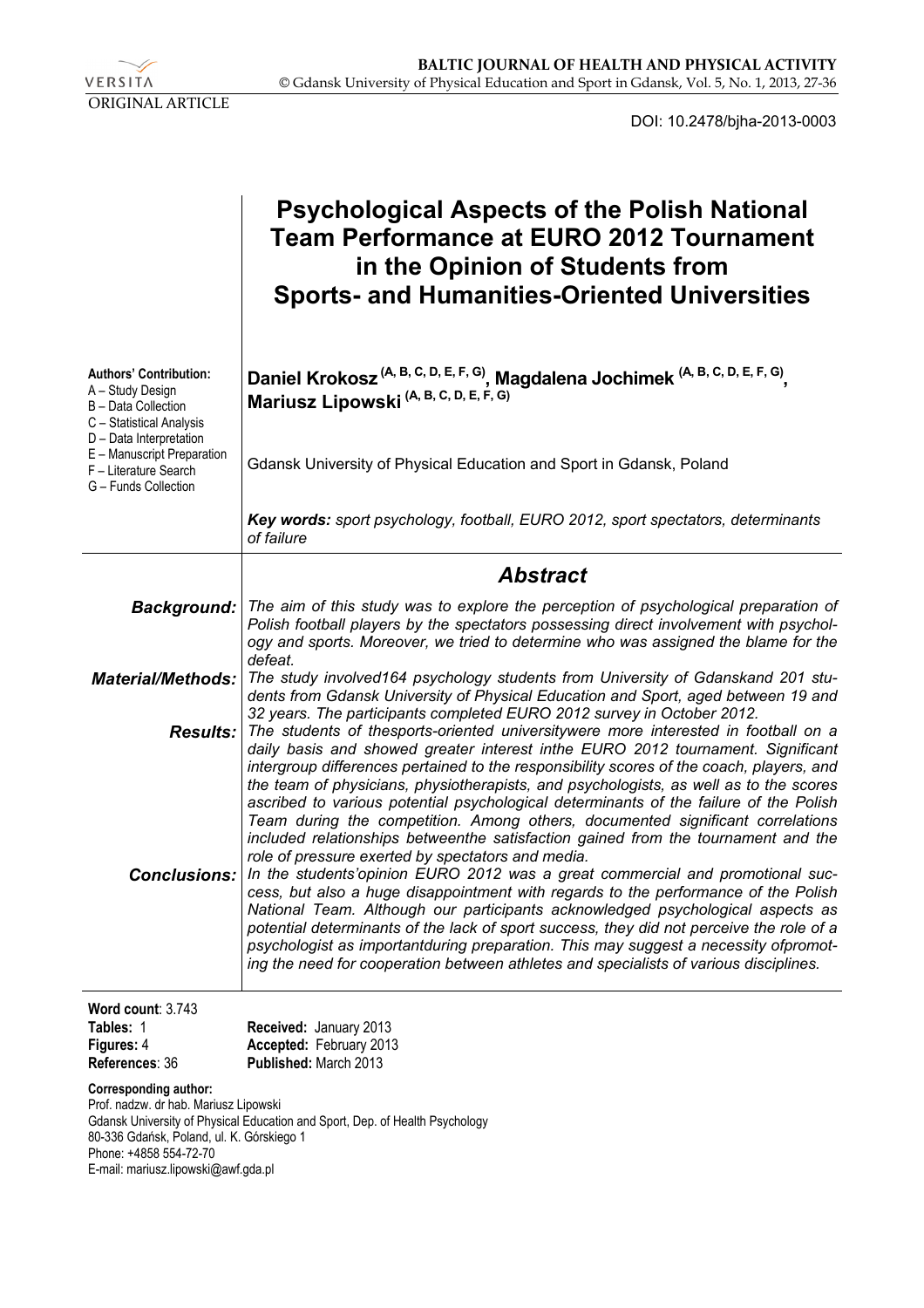#### **Introduction**

European Football Championships (EURO 2012) organized by Poland and Ukraine in June and July of 2012 constituted a celebration both for the fans who are interested in this discipline on a daily basis and for "fans"who did not previously pay attention to this sport. According to published statistics, a record number of 14.5 million television spectators, corresponding to 81.5% of individuals watching TV at that time, watched the Poland vs. Russia match [1]. According to other data, a new record was also set by the total number of 1.44 million spectators present at the stadiums in Poland and Ukraine [2]. Additionally, according to the estimates of PL2012 Company [3], fan zones developed for the purpose of 2012 European Championships gathered more than 3 million fans. Increased interest in sports, particularly amongst the fans watching television broadcasts, was also reported during other sport events. Olympic Games and the games of the World Football Championshipsgained attention of several billion spectators [4, 5].

Emotions constitute a factor which undoubtedly increases the attractiveness of a sport event [6].They manifest during the competition and modify the feelings of fans of competing teams in a continuum between extreme joy and despair. A rich spectrum of emotional states is reflected by a specific stadium atmosphere, which constitutes one of the principal motivationsbehind participation in a sport event [7, 8]. Emotions associated with watching sports can also affect physiological aspects of human functioning. A study [9] conducted after the final Brazil vs. Italy game during the 1996 World Championships revealed an increase in testosterone level of the winning team fans and its marked decrease in the losers' fans. Also, a study of Spanish fans [10] conducted during the final Spain vs. Netherlands game during the 2010 World Championships, characterized as having a standard course, revealed that watching the match was associated with increased secretion of testosterone and cortisoland improved mood.

The role of jubilant audience is particularly evident at a stadium setting; their colorful uniforms and activities supervised by animators (e.g. the"Mexican wave", orstretching a gigantic flag over the whole sector) are planned and prepared well before the event.This unambiguously confirms the statement that fans are peripheral actors, who co-produce the sports show together with the players and referees [6]. Also, specific rituals associated with each event constitute an important part of a sports show, including "opening" and "closing" ceremonies prepared by the organizers of a given event. The Dualistic Model of Passionmay assist in explaining fans' behavior [11]. According to this model,preferred human activities, representing a particular value and consuming high amounts of energy, are internalized in one's identity as a passion.The authors of this concept describe two dimensions of passion: obsessive and harmonious. The functioning of an individual characterized by obsessive passion includes the component of an obligation and uncontrolled desire to be involved in a given activity, which can be reflected by negative consequences such as the burnout syndrome or conflicts, as well as by the loss of the ability to show flexible changes in the preferred activity. In contrast, the harmonious style is associated with satisfaction and positive emotions accompanying the performance of preferred activities. In reference to the passionassociated concept, self-identification as a football fan manifests satisfaction with the fact that the team with which one identifies with is successful; therefore, being a fan can constitute a form of passion [12]. Transforming the Dualistic Model of Passion to the area of fans' functioning has revealed certain phenomena associated with fans' attitude and behavior [13]. According to this concept, being a fan in the form of harmonious passion is associated with such adaptive behaviors as the satisfaction with the beloved team success. During the 2006 World Football Championships, this concept correlated with positive emotions, satisfaction with life, self-assessment, and celebrating in the streets. In contrast, being a fan in the form of obsessive passion is associated with an increased risk of such behaviors as participating in the game despite the possibility of losing employment, feeling hate towards the opposing team, and conflicts in common-law relationships. Moreover, numerous studies showed that the level of identification with the team correlates with the presence of verbal aggression during sport events [14], increases the probability of involvement inaggressive behaviors [15], representing both hostile and aggravated aggression [16], as well as the risk of participation in anonymous acts of aggression [17-19]. In this context, influencing the process of fans' socialization, their standards and values seems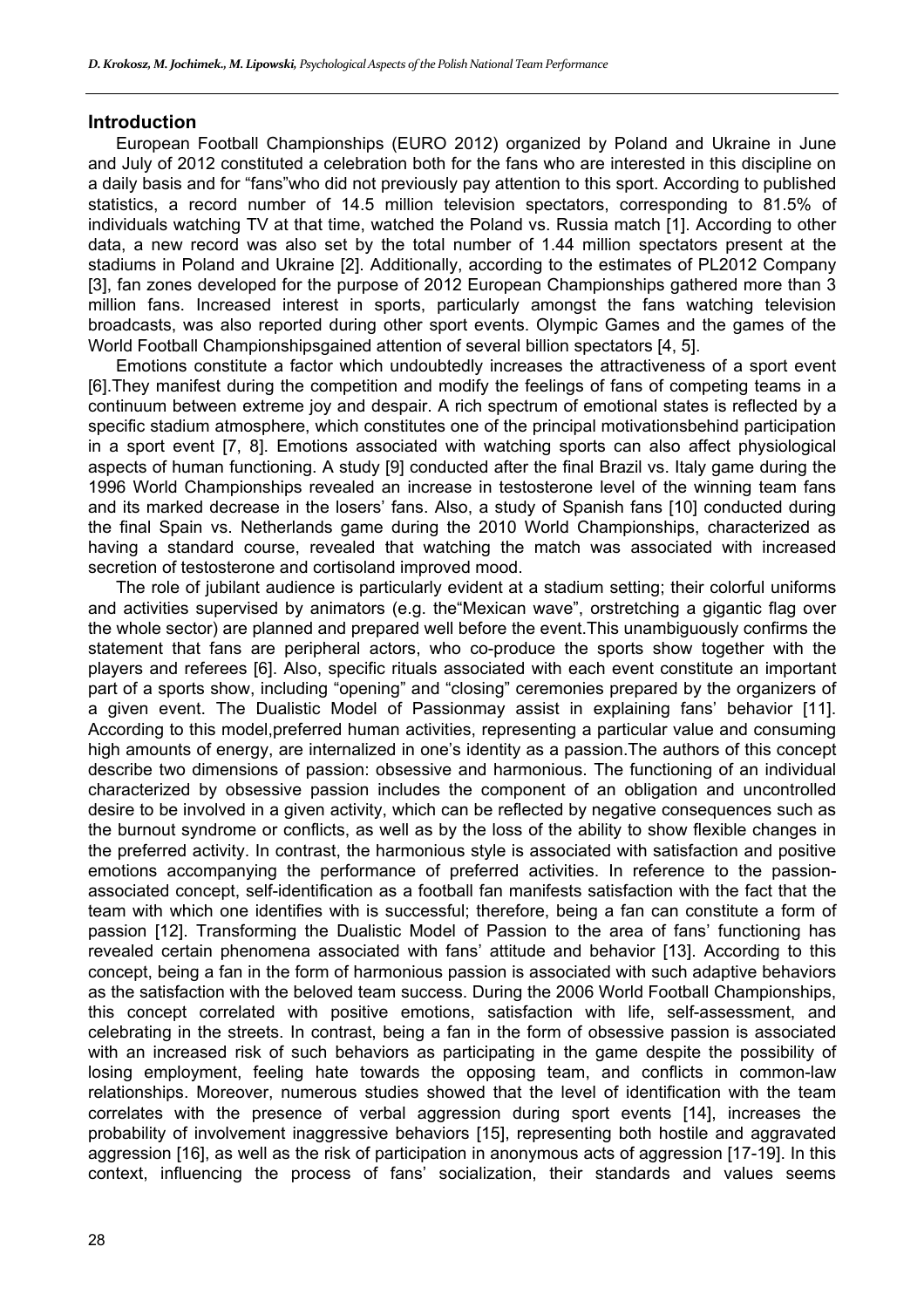particularly important; however, even the implementation of such activities will never fully prevent this type of deviations [20].

In view of the above mentioned evidence, one may ask which factors associated with a sports show can increase its attractiveness and gain attention of individuals who are not regularly interested in sports events. According to Piotrowski's hypothesis [21], modern commercialized sport perceives the fan as a consumer for whom an array of improvements is implemented (e.g. newly-built stadiums, networks of souvenir shops, dedicated mass media). Therefore, appropriate promotion of a sports show can exert a significant effect on a number of its spectators. Also, the fact that well-known individuals are often invited to comment upon important sports events seems worth mentioning as frequently, in fact, such persons have nothing in common with sport. Due to the commentary and interest of celebrities, a sports show may become a public event, and according to the principle of the validity of social proof stating that facts postulated by others are considered correct [22], gain a mass of spectators previously not interested in sport. Under such circumstances, it is not "proper" not to have an opinion on the currently fashionable phenomenon.

The principal objective of this study was the element associated with the psychological preparation of the Polish National Team players as perceived by their spectators. Consequently, we have selected two groups representing different attitudes to these aspects; namely, psychology and sports university students. Undoubtedly, mental preparation of athletes positively affects their sport achievements [23-25]; moreover, it constitutes a factor which frequently determines the success at the present level of athletes' training [26, 27]. Due to extremely high interest in football during EURO 2012, the players of the Polish National Team might have experienced an increased level of tension. This hypothesis can be inconsistent with the media stereotype of a football player, who is presented as an individual adored by the crowds and possessing huge financial resources. Football players are frequently perceived as self-centered and demanding support and interest from others [28]. Polish studies [29] revealed that the perception of football players as individuals who "love themselves" is nothing more than a stereotype.

Furthermore, it is interesting to know how students assessed other components of the preparation of the Polish National Team, and whom they blamed for its defeat. This aspect seems particularly important in the context of interest in football – both fans who show regular interest, and those who are occasionally involved in watching football have their opinions regarding the reasons why, despite optimistic prognoses of the coach and players, the National Team gained only 2 points after ties with Greece and Russia, and eventually was classified as last in its group.

## **Material and Methods**

The study involved psychology students from the University of Gdansk (UG, *N* = 164) and students of Gdansk University of Physical Education and Sport (AWFiS, *N* = 201) aged between 19 and 32 years (*M* = 21.24; *SD* = 2.21). The participants completed a survey regarding EURO 2012 in October 2012.

The survey developed for the purpose of this study included 24 questions. The participants were asked to answer them using the 5-item Likert scale (where 1 corresponds to the lowest impact, i.e. not atall/poor, and 5 to the highest impact, i.e. very much/excellent; the lack of opinion was designated as 3). The survey included statements dealing with:

- interest in football on a daily basis and during EURO 2012:
- satisfaction with the performance of the Polish National Team in EURO 2012;
- preparation of Polish players (with regards to endurance, tactic, technique, and psychology);
- composition of the National Team;
- cooperation with specialists (physician, physiotherapist, psychologist);
- individuals responsible for the result of the National Team (coach, players, physicians and physiotherapists, psychologists, activists of the Polish Football Association);
- factors determining the lack of qualification into the Finals of the European Championships (pressure from fans and media, lack of self-confidence during high-stress games, disrespect towards competitors, lack of proper concentration during crucial stages of the game, involvement in advertising contracts, ability to cope with stress, low level of motivation, high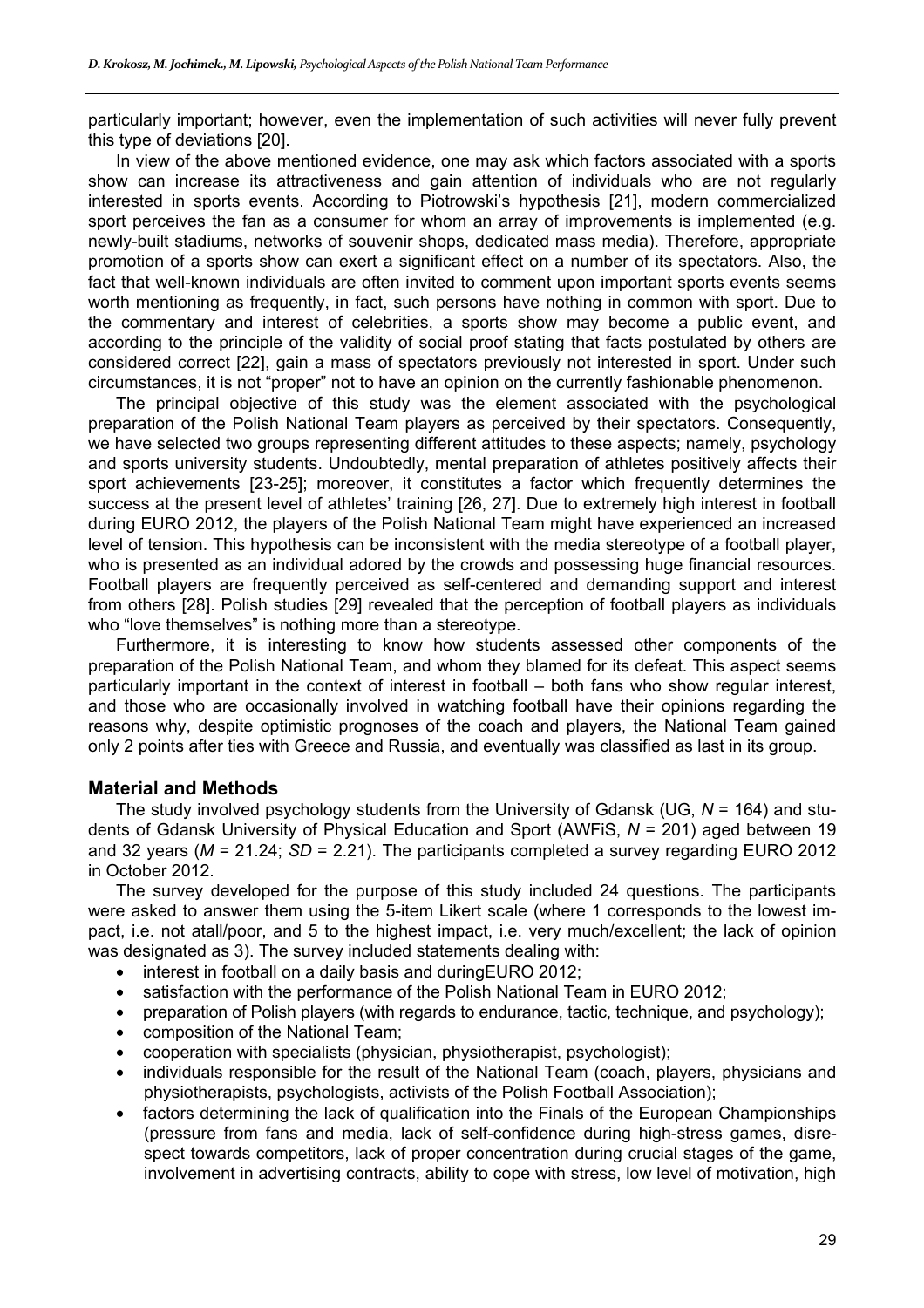level of stress prior to the game with the Czech Republic, pressure associated with unrest before the game with Russia).

All statistical analyses were conducted with Statistica 10.0software package.

#### **Results**

We found that the sport university students showed higher ( $t = 6.02$ ;  $p = 0.001$ ) interest in football on a daily basis ( $M = 2.91$ ;  $SD = 1.44$ )than the psychology students ( $M = 2.04$ ;  $SD = 1.26$ ). A similar difference (*t* = 2.29; *p* = 0.022) was documented with regards to the interest inthe EURO 2012 tournament ( $M_{AWFIS}$ = 3.76; *SD<sub>AWFiS</sub>*= 1.11;  $M_{UG}$ = 3.46; *SD<sub>UG</sub>* = 1.31). Noticeably, in both groups the level of interest in the European Championships was significantly higher than the level of everyday interest in football  $(t_{\text{AWFis}}=9.22; p_{\text{AWFis}}=0.001; t_{\text{UG}}=15.22; p_{\text{UG}}=0.001)$ . These differences are illustrated in Figure 1.

Subsequently, we analyzed the level of satisfaction with the performance of the Polish National Team in the tournament.This analysis revealed that the students of psychologywere satisfied with this performance( $t = 4.51$ ;  $p = 0.001$ ) more ( $M = 2.54$ ;  $SD = 0.98$ ) than the sport university students (*M*= 2.09; *SD* = 0.93).

An analysis of the percentage distribution of scores attributed to the performance of the National Team revealed that the highest percentage of the sport university students (47.76%) assessed this performanceas poor, 26.87% as very poor, 15.92% as moderate, 7.96% as good, and only1.49% declared that the Polish Team played very well during European Championships. Interestingly, the scores of psychology students were not as critical, as the majority of them (35.37%) assessed the performance of the Polish National Team as moderate. As many as 30.49% of psychology students assessed the performance of the Polish football players as poor, while 16.46% scored the performance as very poor. Eighteen percent of the participants assessed the start of the Polish Team as positive (17.07% of good scores, and only 0.61% of very good scores). The percentage distribution of participants' scores is presented in Figure 2.



Fig. 1. The level of everyday interest in football and the level of interest during EURO 2012 in sport university students and in psychology students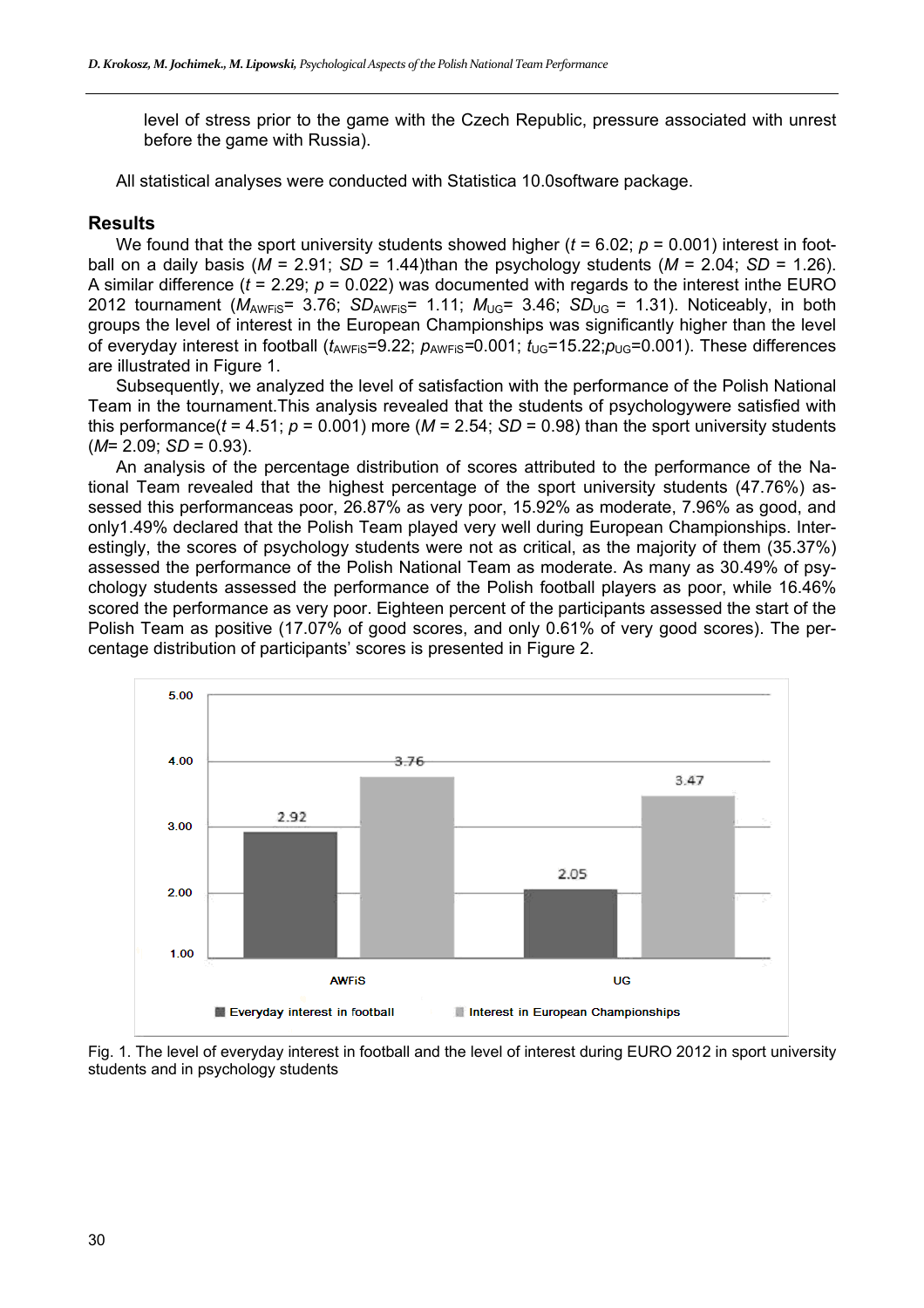

Fig. 2. The distribution of scores attributed to the performance of the Polish National Team by psychology students from the University of Gdansk (UG) and students of Gdansk University of Physical Education and Sport (AWFiS)

In the next stage we compared the subjective assessment of the responsibility of football players, coach, team of physiotherapists and physicians, individuals responsible for mental preparation, and the activists of the Polish Football Association. In the opinion of both groups, the largest responsibility for the result should be ascribed to the players themselves; however, sport university students assessed the coach's responsibility as being equally high. In the case of psychology students' scores, the responsibility of the players ( $M_{\text{UG}}$ = 3.33; *SD*<sub>UG</sub>= 0.97) was significantly higher (*t* = 3.79;  $p = 0.002$ ) than the responsibility of the coach (Franciszek Smuda) ( $M_{\text{UG}} = 2.96$ ;  $SD_{\text{UG}} = 0.97$ ). Another interesting difference between the analyzed groups pertained to the assessment of the responsibility of the Polish Football Association. Psychology students identified the Polish Football Association as second (after the players) responsible for the sports outcome of EURO 2012; the responsibility of the Association was assessed slightly higher than the coach's responsibility (although this difference did not prove statistically significant). Intergroup comparison of responsibility scores revealed three statistically significant differences regarding the responsibility of the coach  $(M_{\text{AWFIS}} = 3.17$ ;  $SD_{\text{AWFIS}} = 1.08$   $M_{\text{UG}} = 2.95$ ;  $SD_{\text{UG}} = 0.97$ ;  $t = 2.03$ ;  $p = 0.042$ ), psychologists ( $M_{\text{AWFIS}} =$ 2.65; *SD*<sub>AWFIS</sub> = 1.08  $M_{\text{UG}}$  = 2.34; *SD*<sub>UG</sub> = 0.96; *t* = 2.85; *p* = 0.045), and the activists of the Polish Football Association ( $M_{AWFIS}$  = 2.79; *SD<sub>AWFiS</sub>* = 1.25  $M_{UG}$  = 3.06; *SD<sub>UG</sub>* = 1.15; *t* = 2.08; *p* = 0.037). These differences are illustrated in Figure 3.

During the subsequent stage of our analysis, we verified which psychological factorsin participants' opinion exerted the strongest effect on the defeat of the Polish National Team. Both groups similarly assessed the role of the factors identified by the authors of this study, e.g. an insufficient level of the players' focus during the game, as the most important determinant of their failure.In participants' opinion, other significant determinants included poor stress-coping ability, low self-confidence, and excessive stress visible during the game with the Czech Republic. Both groups consistently declared that the pressure exerted by the spectators was the least important determinant of failure from the psychological point of view. There was only one intergroup difference regarding the problem in question – in the opinion of sport university students,lack of respect towards competitors was a significantly more important determinant of the poor outcome than in psychology students' opinion  $(M_{AWFIS} = 2.88; SD_{AWFIS} = 1.21 M_{UG} = 2.59; SD_{UG} = 1.07; t = 2.43;$ *p*=0.015). The results of this stage of analysis are presented in Figure 4.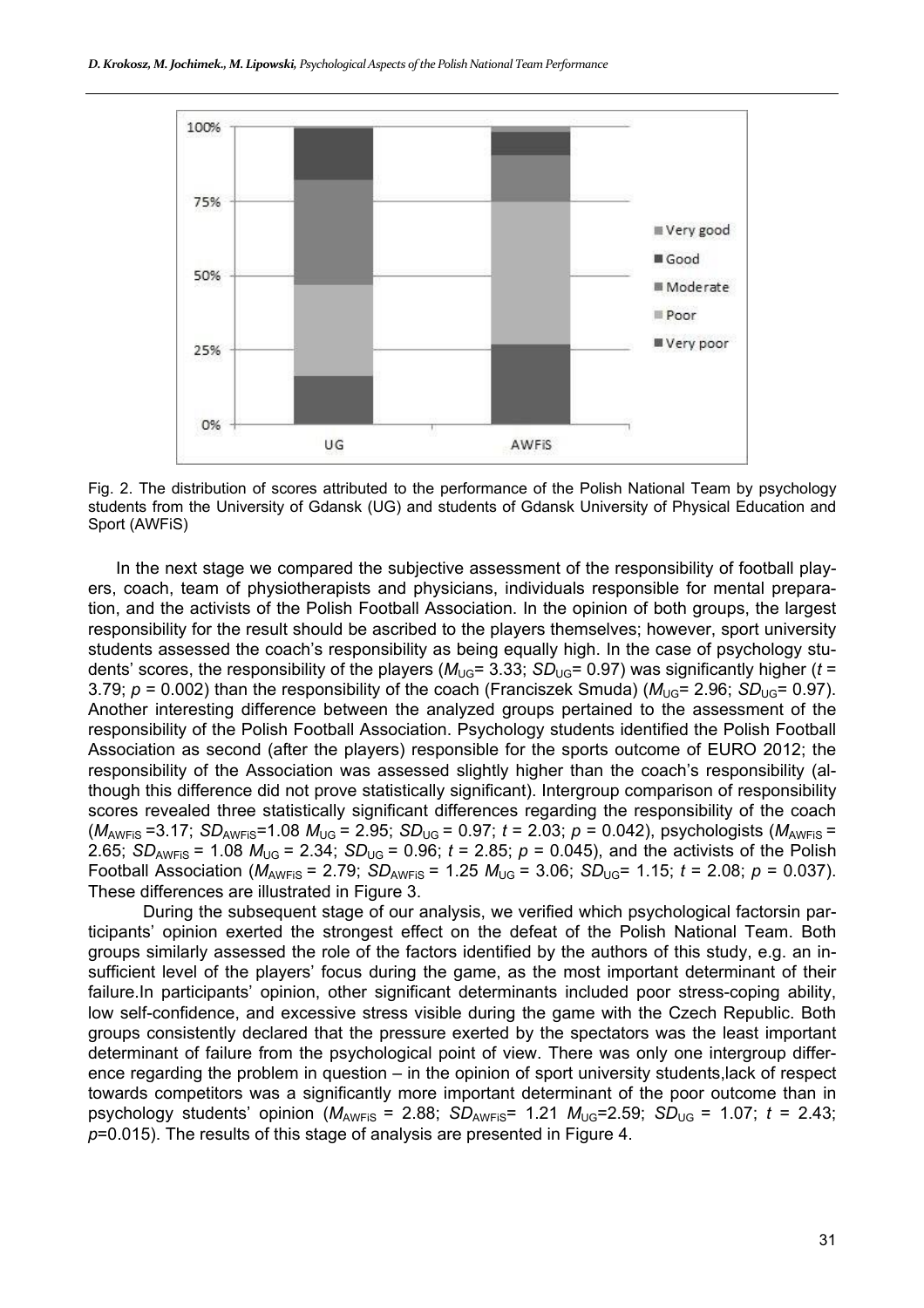

Fig. 3. Responsibility scores of various institutions for the performance of the Polish National Team during EURO 2012 in the opinion of Gdansk University of Physical Education and Sport (AWFiS) and psychology students (UG)



Fig 4. Assessment of psychological determinants of the failure of the Polish National Team during EURO 2012 in the opinion of Gdansk University of Physical Education and Sport (AWFiS) and psychology students (UG)

The next stage of the analysis focused on the correlationsbetween various scores within both studied groups. The relationships between satisfaction with the performance of White and Reds and the assessment of endurance, technical, tactical, and psychological preparation of the Polish Team for the competition seem particularly interesting. While the power of all these relationships in the group of Gdansk University of Physical Education and Sport students was similar, in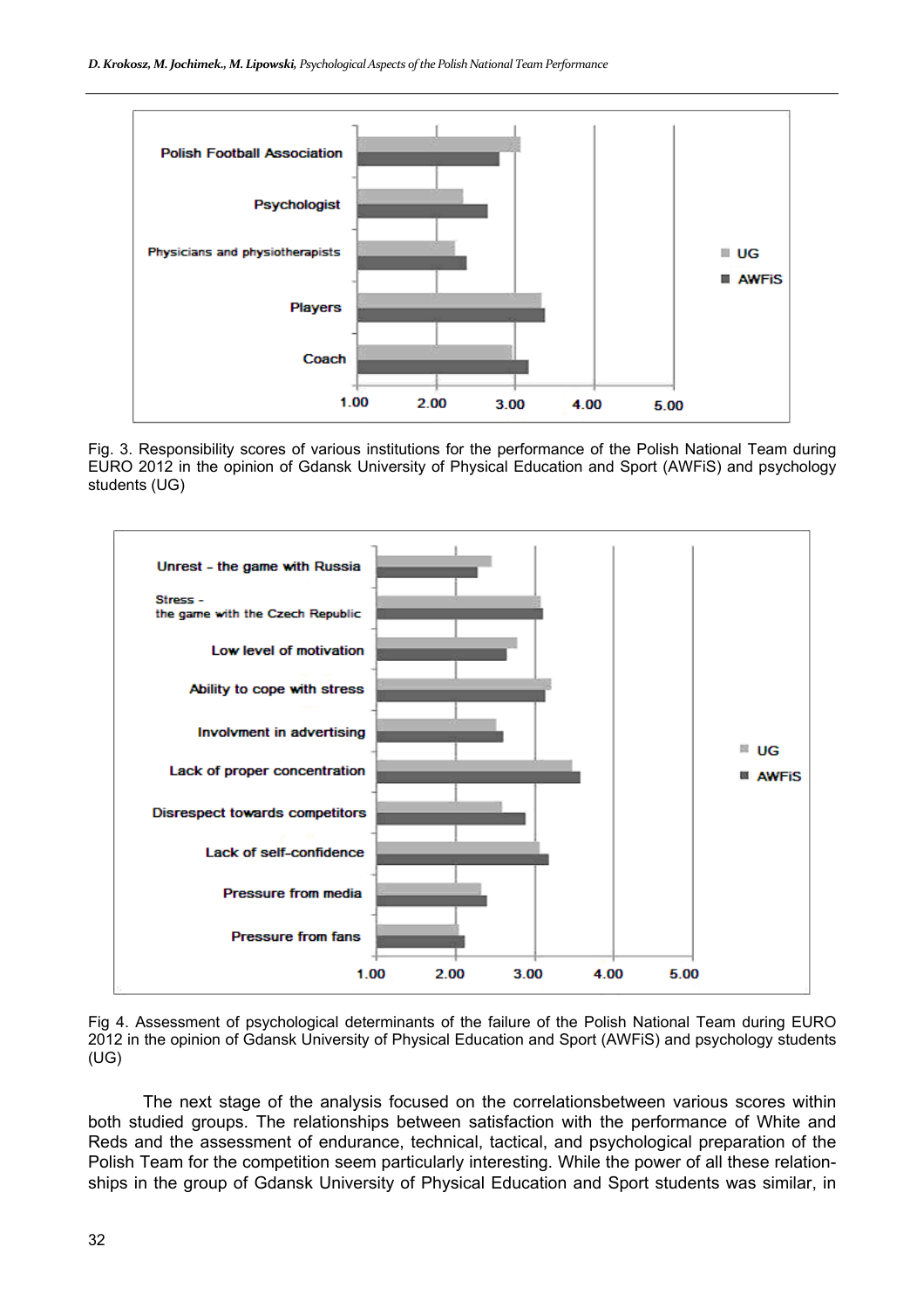the case of psychology students, the psychological preparation showed the weakest correlation with satisfaction with the performance. This latter correlation proved significantly weaker than the correlation with satisfaction withendurance preparation (*p =* 0.009). All values of correlation coefficients are presented in Table 1.

|  |                                                  |  |  |  | Tab. 1. Correlation coefficients between the level of satisfaction with the performance of the Polish Team |  |  |
|--|--------------------------------------------------|--|--|--|------------------------------------------------------------------------------------------------------------|--|--|
|  | and the scores of preparation to the competition |  |  |  |                                                                                                            |  |  |

| Scores of preparation | University   | Satisfaction with the performance |
|-----------------------|--------------|-----------------------------------|
| endurance             | UG           | $r = 0.54$                        |
|                       | <b>AWFIS</b> | $r = 0.44$                        |
| tactics               | UG           | $r = 0.43$                        |
|                       | <b>AWFIS</b> | $r = 0.49$                        |
|                       | UG           | $r = 0.41$                        |
| technique             | <b>AWFIS</b> | $r = 0.47$                        |
|                       | UG           | $r = 0.29$                        |
| psychology            | <b>AWFIS</b> | $r = 0.41$                        |

All correlations significant at *p*< 0.000

UG – University of Gdansk, AWFiS –Gdansk University of Physical Education and Sport

Only two of the correlations between the scores of satisfaction with the performance of the Polish Team and psychological determinants of failure proved significant (with no differences between the analyzed universities), albeit weak. The significant relationships included the correlation between satisfaction and the role of excessively high pressure from spectators (*r =* 0.23; *p* = 0.000) or excessively high media pressure (*r =* 0.27; *p* = 0.000). An analysis of the correlation between the responsibilities of various entities for the result of the Polish National Team and the psychological determinants of failure showed only one significant difference between sport university and psychology students. This difference pertained to the relationship between the responsibility of players and the role of lack of concentration. This correlation was stronger (*p =* 0.025) in the group of psychology students ( $r = 0.38$ ;  $p = 0.000$ ) than amongst sports university students ( $r = 0.19$ ;  $p = 0.007$ ).

#### **Discussion**

A significant increase in the interest in football during the tournament held at Polish and Ukrainian stadiums constitutes an unquestioned fact, which was confirmed by the results of our study. While such an increase was easily predictable in the group interested in sport, and particularly football, on a daily basis, the relatively large increase in the interest of those students who previously presented a neutral attitude to the results of football gamesseems particularly important. Undoubtedly, this finding suggeststhatEURO 2012 can be considered a media success and an event characterized as an outstanding promotion of football.

This finding is consistent with widely presented positive opinions regarding preparation and atmosphere during EURO 2012as well as with the pride associated with building new stadiums and fans' behavior [30].While a marked increase in the interest in the discussed discipline during the tournament can be considered as an advantage, the satisfaction associated with the participation of Polish footballers (or rather its lack), represents evident disappointment. Mean scores presented by both groups point to,at best, average assessmentof the participationof Polish players, with a marked tendency towards negative scores. Also, a survey conducted by the Public Opinion Research Center in July 2012 revealed that the fans were disappointed with the result of the Polish team during the EURO 2012 competition, and shame (experienced by 49% of the responders) was a predominant feeling associated withthe participation of the Polish National Team [30].

Interestingly, there were no significant correlations between the declared interest in football and the level of satisfaction withthe result of our national team. Furthermore, it is interesting that the students of sports university scored the performance of White and Reds significantly worse than the students of social sciences. Undoubtedly, a closer relationship with sport can be associated with higher expectations regarding a positive result of our team, and was reflected by greater disappointment when this was not achieved. Furthermore, such a situation could result from the con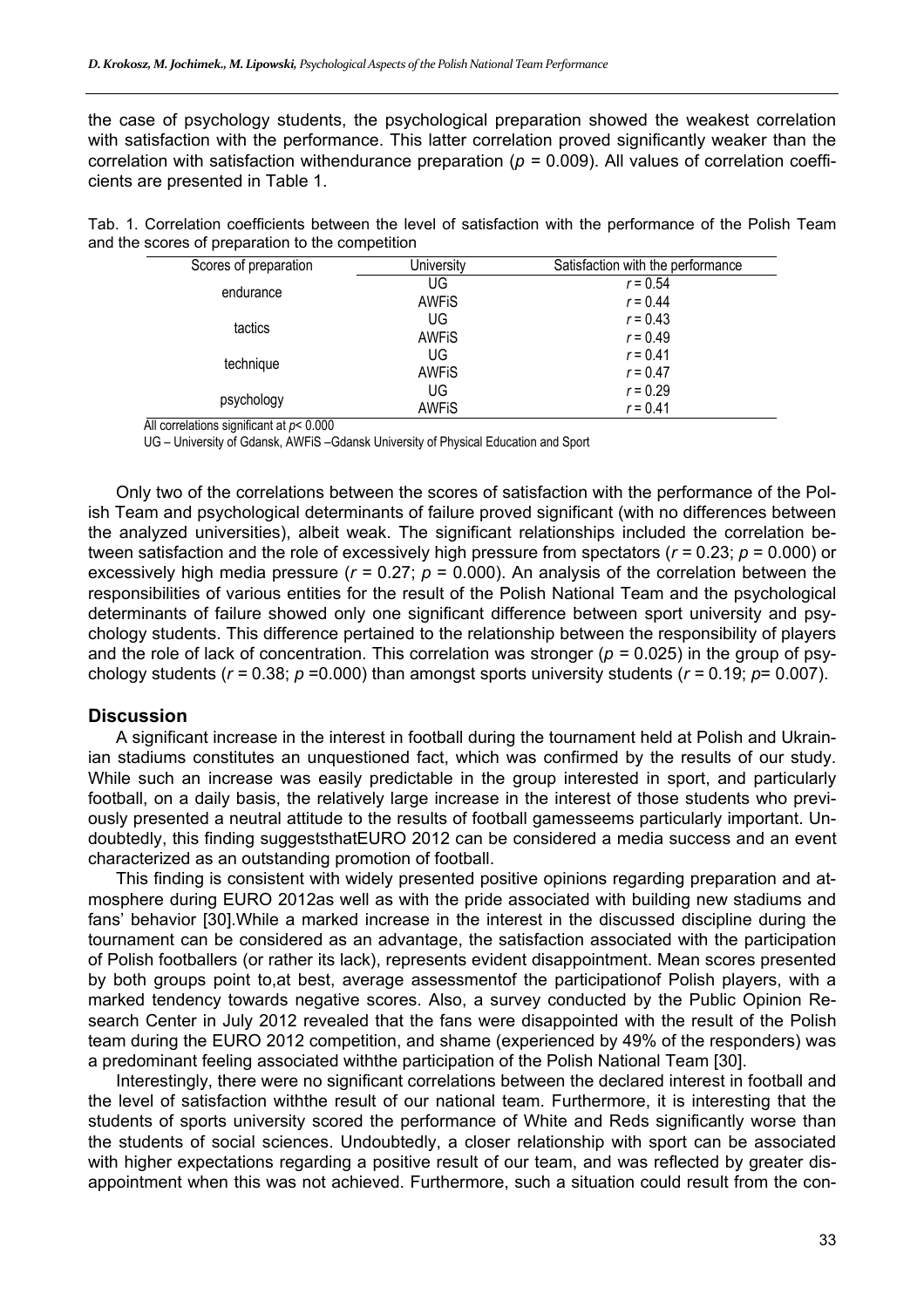viction of sports university students that they possess greater knowledge on sport competition, and therefore are more competent to express opinion regarding the performance of Poles. This hypothesis was confirmed by a greater interest of this group in football, both on a daily basis and during the football competition. The opinions on the responsibilityof various institutions and individuals with regards to the result of the Polish National Team during the European Championships Finals seem particularly interesting in the context of differences documented between the analyzed groups. The assessment of coach's responsibility is particularly interesting; sport university students assessed it as equally important as that of the players. This can be interpreted in terms of the fact that as they are recognized as being more devoted to sport and organized physical activity, they pay more attention to both sides of coach-player interaction; moreover, by possessing the knowledge (or at least essentials) of coaching methodology, they are more prone to critical opinions regarding this job. A similar conclusion can be formulated on the basis of the assessment of the Polish Football Association (PZPN) responsibility. Although one can hardly formulate any serious accusations against the association's activities related toEURO 2012 preparations, and satisfying the logistic or organizational needs of the National Team, this study reflected the negative image of PZPN activists, which is presented by the mass media. Compared to psychology students, sport university students,who have contact with organization of sport events in their everyday practice, were less critical of those activities and their possible impact on the eventual lack of the success of the Polish team. However, it cannot be excluded that the students of psychology, who are less interested in football on a daily basis, formulated their assessments on the basis of the mediadisseminated opinion and a certain stereotype, according to which PZPN activists are discredited in so many disciplines, that probably they can be accused ofall the unfortunate events suffered by the National Team.

Also, the low scores ascribed to psychologists' responsibility can be considered surprising, particularly in view of the participants' opinions on the lack of psychological skills required to succeed at the highest level of sport competition in our players.Perhaps this suggests that our participants undervalued the role of psychologists in the preparation of the Polish National Team, or assumed that the players are themselves responsible for building their psychological skills in accordance with a popular motivational phrase: "pull yourself together". Systematic modulation of the mental sphere of athletes (i.e. emotional sphere, concentration, and self-confidence) plays an important role in the training process in countries with superior sports achievements, such as the United States, Canada, Germany, Great Britain, Russia, or Sweden [31]. Therefore, the societal perception of the role of the psychologist in athletes' training is interesting. Certainly, the role of the psychologist, as a consultant and an individual responsible for mental training during the preparatory phase, is acknowledged by specialists and athletes themselves [32]. There were cases in which an elevated level of stress associated with pressure was reflected by a decrease in the ability to perform familiar and well-trained activity, e.g. missing a penalty. According to our participants, an increased level of manifested anxiety exerts a particular effect on an athlete'sconcentration, and in consequence on his performance [33].This suggests that the role of psychologists should be more emphasized, particularly at universities educating the future opinion-making authorities in this field. Undoubtedly, sport psychologists implement innovative methods in their practice in order to influence athletes'mental preparation. Interesting studies analyzing the influence of music on athletes'motivation [34],or the role of biofeedback training in sportspersons [35] have been performed.

Particularly interesting conclusions can be drawn from the analysis of correlation; its findings refer to the theory of failure attribution. Participants who gave a positive score for the performance of our players more frequently attributed the last position in the group to external factors, such as pressure of the mass media or fans, and therefore somehow released the players from the responsibility for failure. In contrast, individuals who ascribed the entire responsibility to the players, more frequently used an internal attribution, identifying insufficient focus on the game as a reason for failure [36].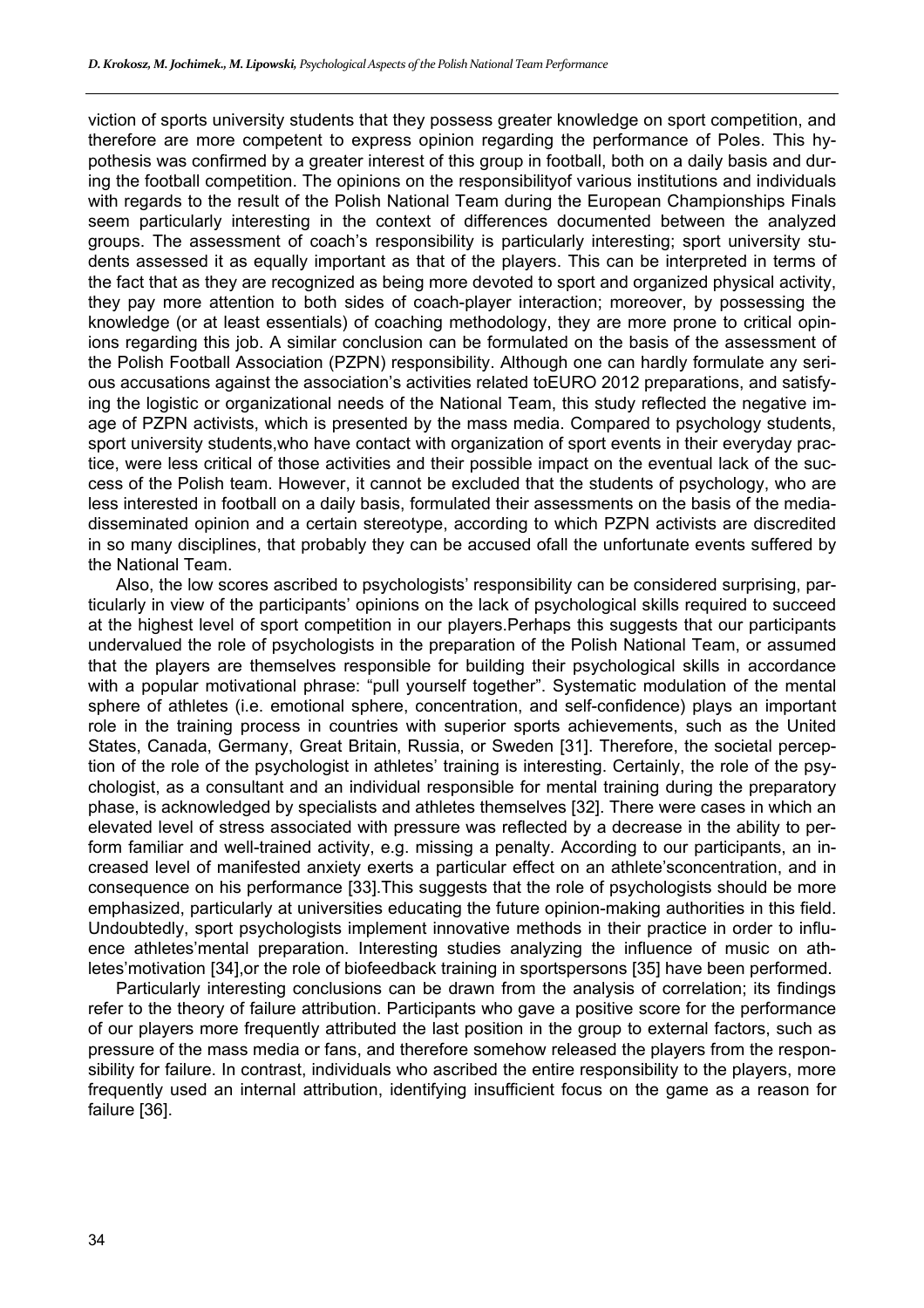# **Conclusions**

EURO 2012 was reflected by increased popularity of football, both in the group of sports university students and in the students of psychology.

Most participants showed evident disappointment with the performance of the Polish National Team.

The participants acknowledged potential psychological reasons for failure, which can be reflected by greater concentration on these factors in the future, as well as by the pressure of the public opinion for cooperation of the Polish representatives with psychological training specialists.

Although the participants acknowledged the role of potential psychological determinants of failure, they did not perceive the role of psychologists during preparation as important.

## **References**

- 1. Mistrzostwa w piłce nożnej EURO 2012. Widownia transmisji oraz udziały programów TVP1, TVP2, TVP HD oraz TVP Sport od 8 czerwca do 1 lipca 2012 – podsumowanie [in Polish] [European Football Championships EURO 2012. Audience and the contribution of the TVP1, TVP2, TVP HD and TVP Sport channels between June  $8<sup>th</sup>$  and July 1<sup>st</sup> 2012 – a windup]. [http://www.krrit.gov.pl/Data/Files/\_public/pliki/ publikacje/mistrzostwa-europy-w-pilce-noznej---podsumowanie.pdf] [accessed on 24.11.12]
- 2. EURO 2012: polsko-ukraiński record potwierdzony [In Polish] [EURO 2012 the Polish-Ukrainian record acknowledged] [http://stadiony.net/aktualnosci/2012/07/euro\_2012\_polskoukrainski\_rekord\_potwierdzony] [accessed on 24.11.12]
- 3. Rekordowe strefy kibica. Serwis Polskiego Radia [in Polish] [Record Fan Zones. Newsletter of the Polish Radio] [http://www.polskieradio.pl/114/1985/Artykul/637130,Rekordowe-Strefy-Kibica] [accessed on 24.11.12]
- 4. Bryant J, Raney AA. Sports on the screen. In: Zillmann D, Vorderer P, editors. *Media entertainment: The psychology of its appeal.* Hillsdale, NJ: Lawrence Erlbaum Associates Inc; 2000, 53-174.
- 5. Real MR. Media Sports: Technology and the commodification of postmodern sport. In: Wenner LA, editor. *Media Sport.* London: Routledge; 1998, 14-26.
- 6. Sahaj T. Fani futbolowi. Historyczno-społeczne stadium zjawiska kibicowania [In Polish] [Fans of football. Historical and social study of the phenomenon of rooting]. Poznań: AWF; 2000, 42.
- 7. Bauer HH, Sauer NE, Exler S. The loyalty ofGerman soccer fans: does a team's brand image matter? *Int J Sports Mark Sponsorship* 2005;7:14-22.
- 8. Holt DB. How consumers consume: a typology ofconsumption practices. *J Consum Res* 1995;22:1-16.
- 9. Bernhardt PC, Dabbs JM Jr., Fielden JA, Lutter CD. Testosteronechanges during vicarious experiences of winning and losing among fans at sporting events. *Physiol Behav* 1998;65:59-62.
- 10. van der Meij L, Almela M, Hidalgo V, et al. Testosterone and cortisol release among Spanish soccer fans watching the 2010 World Cup Final. *PLoS ONE* 2012;7:34814. DOI: 10.1371/journal.pone.0034814.
- 11. Vallerand RJ, Houlfort N. Passion at work: Toward a new conceptualization. In: Skarlicki D, Gilliland D, Steiner D, editors. *Social issues in management*.Greenwich, CT: Information Age Publishing; 2003, 175-204.
- 12. Vass JS. Cheering for self: An ethnography of the basketball event. New York: Universe Inc; 2003.
- 13. Vallerand RJ, Ntoumanis N, Philippe FL, et al. On passion and sportsfans: A look at football. *J Sports Sci* 2008;26:1279-1293.
- 14. Rocca KA, Vogl-Bauer S. Trait verbal aggression, sports fanidentification, and perceptions of appropriate sports fan communication. *Commun Res Rep* 1999;16:239-248.
- 15. Branscombe NR, Wann DL. Collective self-esteem consequencesof outgroup derogation when a valued social identity is on trial. *EurJ Soc Psychol* 1994;24:641-657.
- 16. Wann DL, Carlson JD, Schrader MP. The impact of teamidentification on the hostile and instrumental verbal aggression of sportspectators. *J Soc Behav Pers* 1999;14:279-286.
- 17. Wann DL, Culver Z, Akanda R, Daglar M, De Divitiis C, Smith A.The effects of team identification and game outcome on willingness to consider anonymous acts of hostile aggression. *J Sport Behav* 2005;28:282-294.
- 18. Wann DL, Haynes G, McLean B, Pullen P. Sport teamidentification and willingness to consider anonymous acts of hostileaggression. *Aggressive Behav* 2003;29:406-413.
- 19. Wann DL, Peterson RR, Cothran C, Dykes M. Sport fanaggression and anonymity: The importance of team identification. *J Soc Behav Pers* 1999;27:597-602.
- 20. Dziubiński Z. A sociological attempt at explaining aggression in sport. *Baltic Journal of Health and Physical Activity* 2007;13:204-208.
- 21. Piotrowski P. Szalikowcy. O zachowaniach dewiacyjnych kibiców sportowych [In Polish] [Football hooligans.Thedeviantbehavior ofsports fans]. Toruń: Wydawnictwo "Adam Marszałek"; 2000, 9.